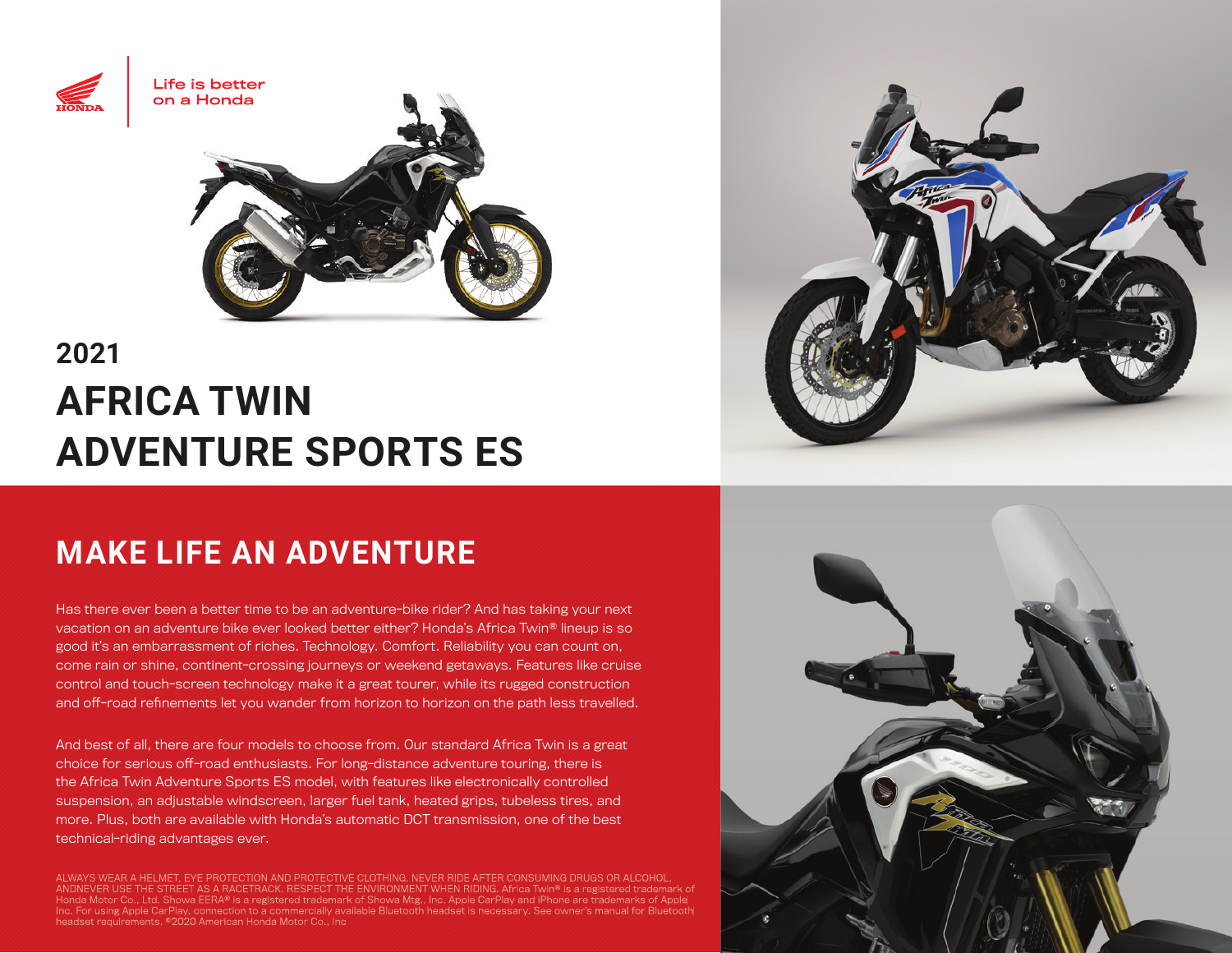



**2021 Africa Twin Africa Twin DCT**

PEARL WHITE/BLUE/RED







#### 1084cc TWIN-CYLINDER ENGINE

The CRF1100L Africa Twin sports one of the best engines ever in an adventure bike. The parallel-twin design is narrow, and delivers torque everywhere from idle to redline. You'll have more grunt down low, and cruise easy on the open road.

#### SIX-SPEED DCT AUTOMATIC TRANSMISSION

Available on the Africa Twin DCT and Africa Twin Adventure Sports ES DCT, this is the transmission of the future. Inside, it's as tough as a conventional manual, with steel gears throughout. You can let it shift for you, or paddle shifters in the manual mode give you full control. Four settings (Drive, Sport 1, 2, and 3) let you pick what's right for your riding conditions.

**Africa Twin Adventure Sports Africa Twin Adventure Sports ES DCT**



**2021**

DARKNESS BLACK METALLIC



#### APPLE CARPLAY

Apple CarPlay™ seamlessly integrates your compatible iPhone®\* into your new Africa Twin. That means you can use your iPhone® to access Apple Maps, Apple Music, and other services easily. You'll have access to weather, playlists and telephone numbers while aboard. Available Bluetooth®-enabled wireless headsets let you communicate more easily than ever. And best of all, with more apps available every day, Apple CarPlay keeps your bike's technology and convenience on the cutting edge.



#### ELECTRONICALLY CONTROLLED SUSPENSION

The Africa Twin Adventure Sports ES and Adventure Sports ES DCT are equipped with SHOWA EERA® (Electronically Equipped Ride Adjustment) electronically controlled suspension. You can choose between five suspension damper settings: hard, medium, soft, and off-road, as well as a customizable "user" setting. It's easy to switch between them, too, so you can choose one for the highway and another when the going gets rougher.